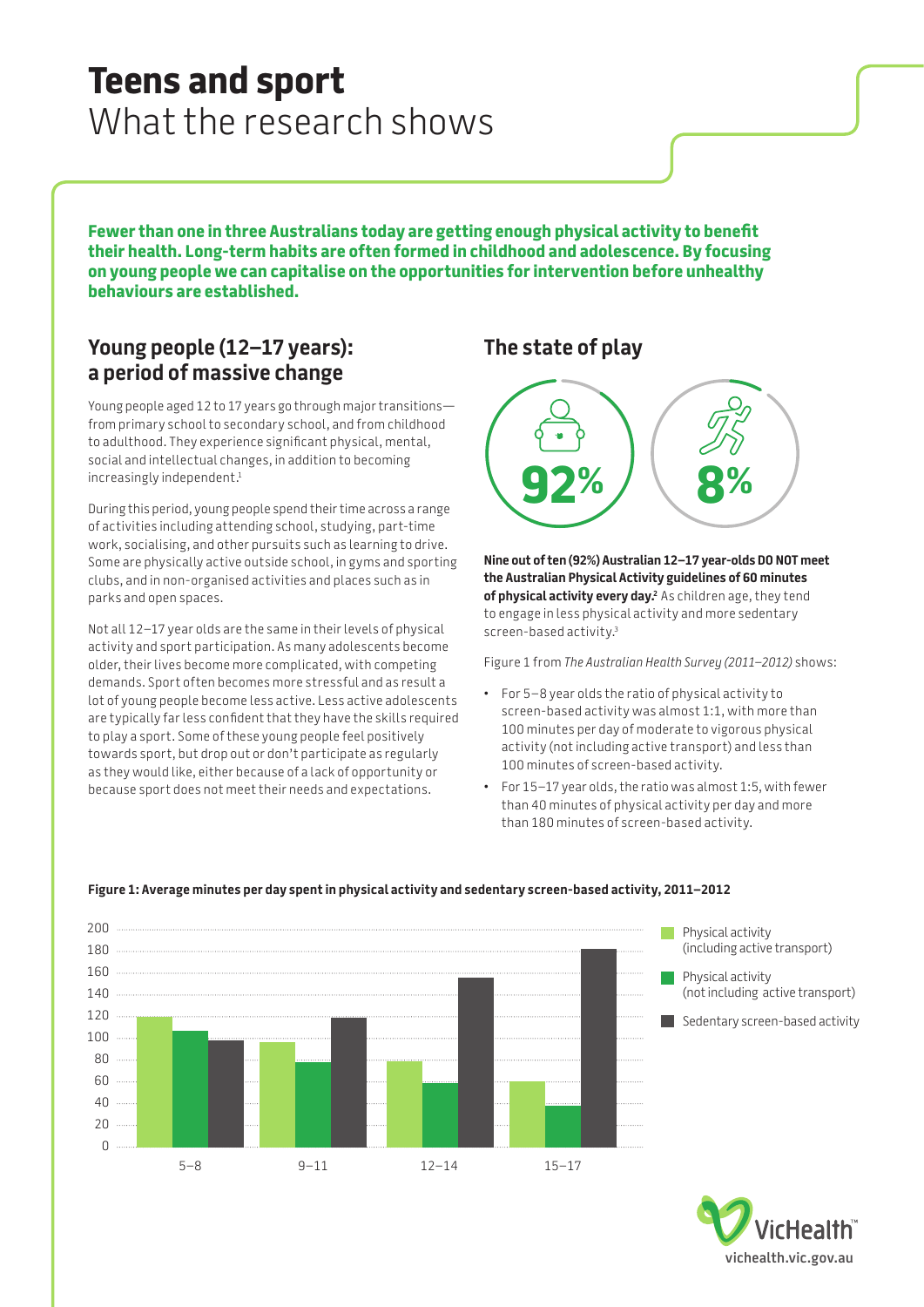

**Figure 2: Frequency and proportion of organised sport and physical activity participation outside** 

**Almost half of children (46%) aged 0 to 14 years of age were not participating in sport at least once per week.** 

As illustrated in Figure 2 (Australian Sports Commission's AusPlay data from 2016<sup>4</sup>), although half of all children (54%) aged 0 to 14 years were active at least once per week through organised sport or physical activity outside school hours:

**school hours among Australian children, aged 0–14 (2015–2016)**

- only one in three (33%) children aged 0 to 14 years were active at least twice per week
- fewer than one in five (19%) were active at least three times per week
- only one in 10 (11%) were active at least four times per week.

Participation in sport also halves during adolescence, dropping suddenly at age 15.5

The decrease in physical activity and increase in screen time, and the lack of frequency of organised sport and physical activity among children are concerning from a public health perspective.

But they also indicate that the potential market for social sport among less active 12–17 year olds is large.

# **Stressful sport: how can we change it?**

For some people, sport is a relief from stress and an escape for their everyday routine. But for others, sport is perceived as stressful and can create anxiety.

A recent Australian Sports Commission (ASC)project on youth sport participation found that from the age of around 14, sport can become more stressful, which can cause young people to disengage or retreat from sport altogether.6 The study found that there are four main reasons why sport becomes more stressful for many adolescents and young adults.

1. **As children get older, sport increasingly becomes less about what motivates them** and more about what are considered barriers. Older adolescents are more motivated by fitness, social experiences and skill development, while the sport available to older adolescents becomes more about ability, skill display and competition. In essence, there is a disconnect between what 12–17 year olds want from sport, especially those who are less active, and what the sport experience is providing.

**Recommended approach:** In the design and development of your social sport product, try to ensure that the core activities are aligned with what motivates less active 12–17 year olds, such as fitness, social experiences and skill development. This will help with recruitment and retention.

2. **Sport requires a greater commitment of time, financial resources and family support,** some of which are scarce as children get older. The ASC study found that young people were often acutely aware of the costs of sport, as well as associated travel and equipment, and as a result did not ask to play or opted out.

**Recommended approach:** Try to ensure that activities are time-compressed and costs are kept as low as possible, or develop a flexible pricing schedule for different groups/markets/areas.

3. **Places on teams and competitive opportunities become more limited** as sport becomes more serious, which places pressure on adolescents to perform, at a time when their bodies are changing rapidly and they are becoming more aware of their peers' perceptions of them.

**Recommended approach:** Try to ensure that the product and activities are not predicated on competition, thereby emphasising achievement, and in turn meaning that only the best get selected. Rather, communicate in both the marketing and through the design of the product that it is truly inclusive, and there is no pressure to perform.

4. **Sport is competing for time with adolescents' other interests and commitments,** such as increasing academic responsibility, employment, social activities, electronic device/screen time and extra-curricular activities. In addition, as children get older, they become more independent and begin to make their own choices about how to spend their time.

**Recommended approach:** This might be addressed by emphasising social sport as a stress relief, which in turn improves academic performance by providing an environment for socialising among existing friendship groups; or by more clearly articulating the benefits of sport in terms of what is important to 12–17 year olds.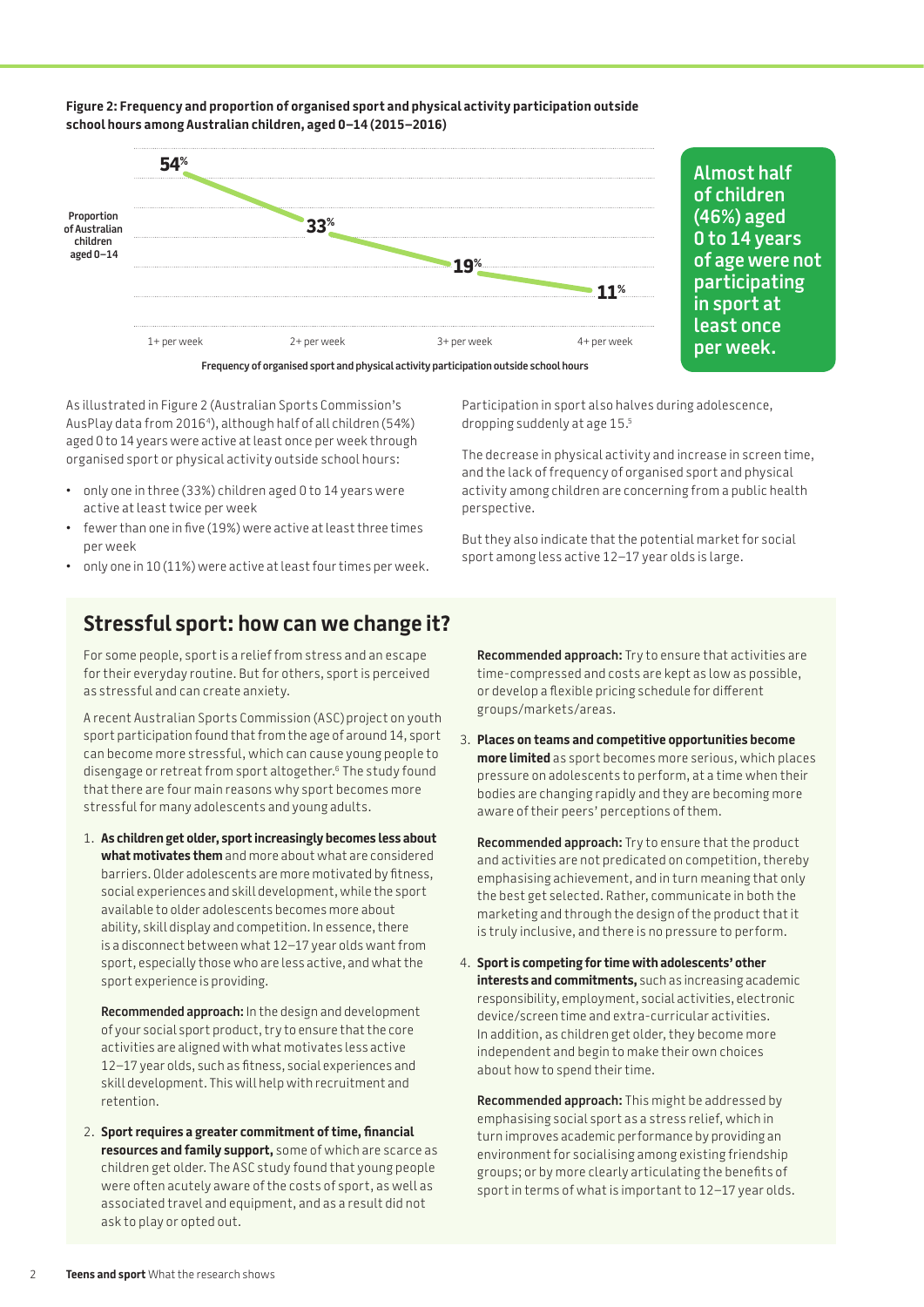# **Understanding young people: barriers and motivations**

Sport is effective at engaging those children and adolescents who have a long history of participation, and who are motivated by what traditional sport offers them. But there are many children and adolescents who do not participate and for whom there are barriers to sport participation. Different approaches are required to engage these groups.

The ASC youth sport participation project identified four groups of adolescents who had disengaged from sport, each of which were experiencing specific barriers. Three of these groups are appropriate to consider in designing social sport programs to appeal to 12–17 year olds.

**It is important to acknowledge that members of this age group do not all perceive or experience sport in the same way**. A product that works for one set of 12–17 year olds because of their barriers and motivations may not work for another.

These three disengaged groups are not exhaustive, but provide a guide to the barriers and motivations experienced by three core groups – those who would like to participate, but don't have the opportunity; those who have never connected with sport; and those who have dropped out of sport.

# **GROUP 1**

#### **Adolescents who would like to participate in sport but are unable to due to environmental barriers**

These adolescents experience environmental barriers in their local community, which might be related to the lack of facilities or sporting options in a specific location, or the distance adolescents have to travel to get access to programs and activities. This group is particularly prevalent in outer suburban, regional and rural areas, where the lack of opportunity is often compounded by a lack of family support for transport and the costs associated with sport participation.

#### **Barriers:**

- Lack of deliverers, facilities and equipment
- Travel
- Family support (fees and transport)

#### **Motivations:**

- A new interest or hobby
- Get active
- Learn new skills
- Establish and reinforce social connections.

# **GROUP 2**

#### **Adolescents who may have never connected with sport and do not currently participate**

These adolescents can be considered long-term disengaged, having either not connected with sport or disengaged at a young age. This disengagement is likely due to lack of interest, ability or motivation, or to a past negative experience with sport. It might also be because the adolescent or their family values academic achievement above all else, or because the family does not support participation in sport, particularly for girls.

#### **Barriers:**

- Lack of interest, confidence, fitness or skill
- Academic results and study prioritised
- Girls' participation not supported within the family

#### **Motivations:**

- Try new or alternative sports
- Spend time with friends
- Improve fitness.

# **GROUP 3**

#### **Adolescents who have dropped out of sport**

These adolescents once played sport, particularly when it was compulsory in primary school or the early years of high school. They may have enjoyed sport, but when sport became optional they dropped out, for a wide range of reasons, including that sport became too competitive and now doesn't align with their motivations, or that the increased pressure on their time from school work, employment, socialising and other commitments meant that sport was de-prioritised.

#### **Barriers:**

- Time pressures
- Sport has become competitive
- Sport is too much of a commitment
- Might have been injured and struggled to return
- Girls affected by gender stereotypes and social norms

#### **Motivations:**

- Fitness
- Learn new skills (e.g. sport related, or other, such as leadership or teamwork)
- Stress relief
- Challenge of competition without commitment/intensity.